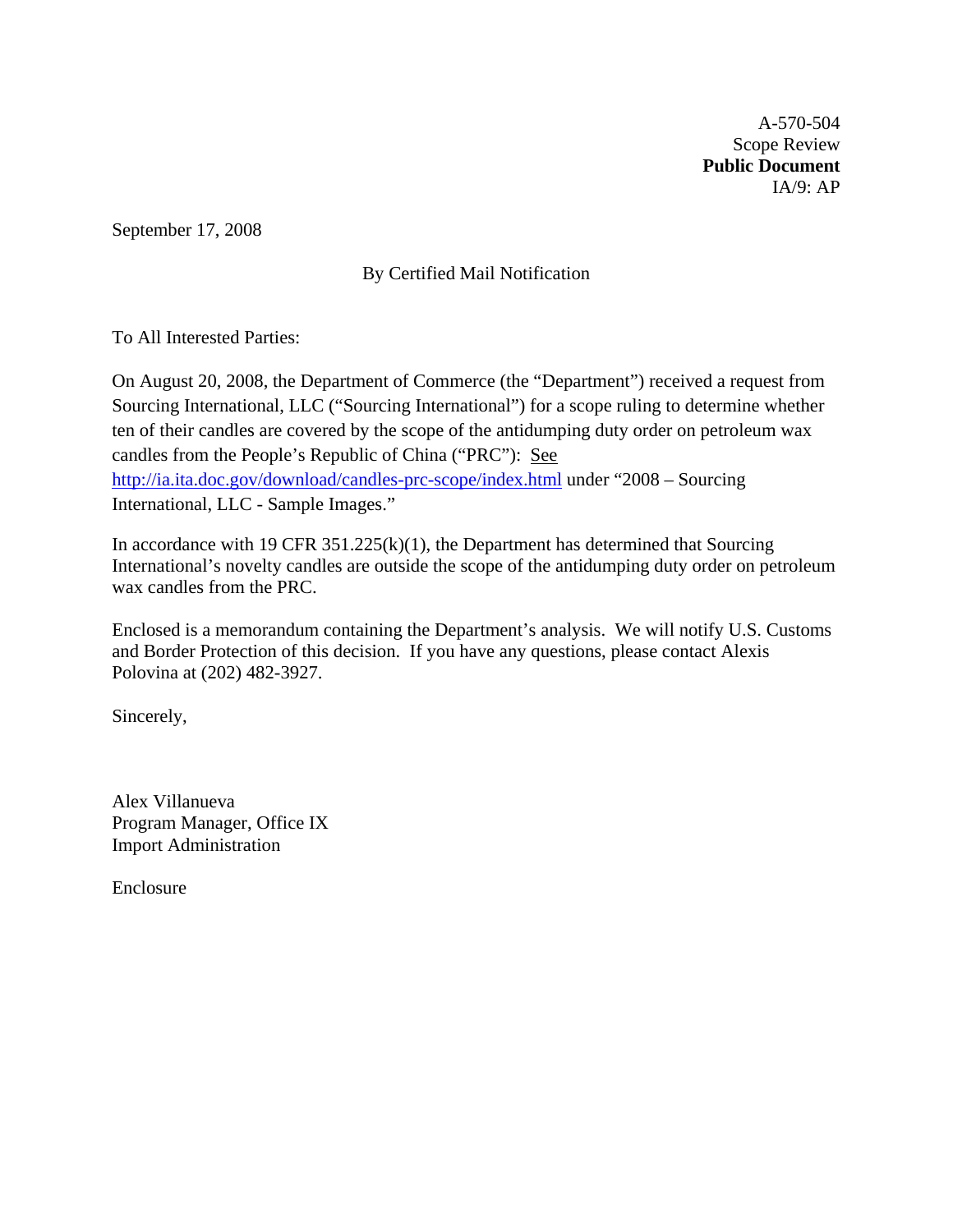A-570-504 Scope Inquiry Public Document IA: AP

September 17, 2008

| <b>MEMORANDUM FOR:</b> | Stephen J. Claeys<br><b>Deputy Assistant Secretary</b><br><b>Import Administration</b>                             |
|------------------------|--------------------------------------------------------------------------------------------------------------------|
| FROM:                  | James C. Doyle<br>Director, Office 9<br><b>Import Administration</b>                                               |
| <b>SUBJECT:</b>        | Final Scope Ruling: Antidumping Duty Order on Petroleum Wax<br>Candles From the People's Republic of China ("PRC") |

## **SUMMARY**

On August 20, 2008, the Department of Commerce ("the Department") received a request from Sourcing International, LLC ("Sourcing International") for a scope ruling to determine whether ten of their candles are outside the scope of the antidumping duty order on petroleum wax candles from the People's Republic of China ("PRC"): See Antidumping Duty Order: Petroleum Wax Candles from the People's Republic of China, 51 FR 30686 (August 28, 1986) ("Order"). In accordance with 19 CFR  $351.225(k)(1)$ , we recommend that the Department find that Sourcing International's candles are excluded from the scope of the Order.<sup>[1](#page-1-0)</sup>

## **Background**

On August 20, 2008, the Department received a scope inquiry letter from Sourcing International requesting a scope ruling on ten candles. The Petitioner, The National Candle Association ("NCA") did not submit comments regarding Sourcing International's scope request.

#### **Sourcing International's Scope Request**

Sourcing International submitted pictures and physical samples of the candles for which it is requesting a scope ruling.<sup>[2](#page-1-1)</sup> Sourcing International explains that the candles are made from 100 percent petroleum wax and feature a 100 percent cotton wick. Sourcing International contends

<span id="page-1-0"></span><sup>&</sup>lt;sup>1</sup> The Department has developed an internet website that allows interested parties to access prior scope determinations regarding the Order. This website lists all scope determinations from 1991 to the present. It can be accessed at [http://ia.ita.doc.gov/download/candles-prc-scope/index.html,](http://ia.ita.doc.gov/download/candles-prc-scope/index.html) and will be updated periodically to include newly issued scope determinations.

<span id="page-1-1"></span><sup>2</sup> See Sourcing International's Scope Inquiry, (August 20, 2008).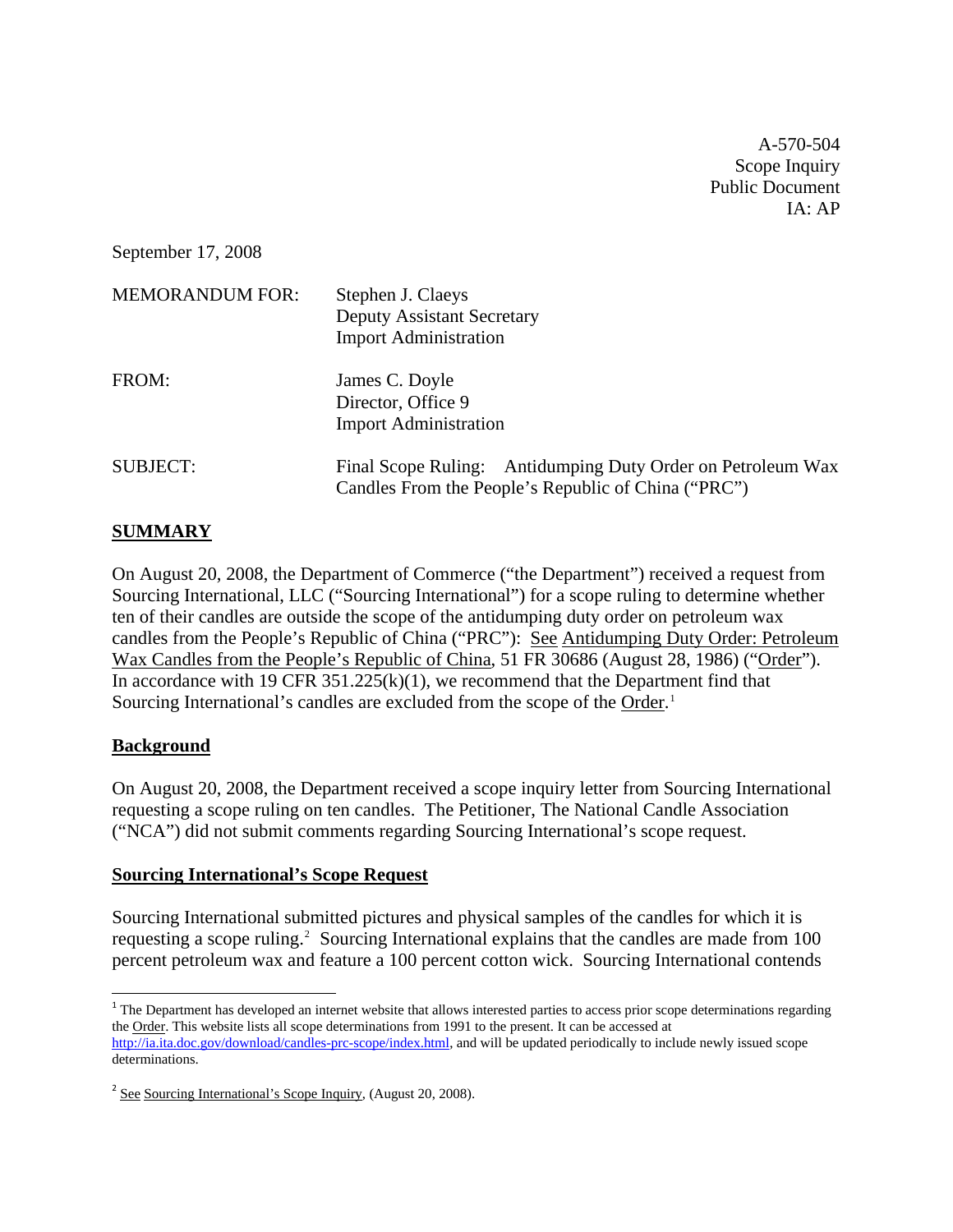that each candle is three dimensional, easily recognizable from every angle, and sold predominantly as home décor. Sourcing International also states that the candles are assembled piece by piece, hand finished and air-brushed to give depth, definition, and color. Finally, Sourcing International notes that all candles are classified under the HTSUS (Harmonized Tariff Schedule for the United States) Number, 3406.00.0000.

As discussed more fully below, Sourcing International argues that each of its candles is an identifiable object and therefore, should not be included in the scope of the Order.

1. Yellow Bouquet - (item number HM66022Y):

Sourcing International argues that its flower bouquet in a yellow bowl should not be included within the scope of the Order because the candle is shaped in the form of an identifiable object: a yellow bowl containing a bouquet of three flowers surrounded by green leaves. Sourcing International claims that the candle is manufactured to look as though the bowl were hand carved with imperfections. Inside, there are three flowers with yellow petals and orange petals in the center. Sourcing International claims that the veins on the leaf attest to the quality of the craftsmanship, which can even been seen from the bottom view. Moreover, Sourcing International argues that the 1 ¼ inch overhang of the leaves make it recognizable from various angles including the bottom.

2. Two Red Floating Lilies - (item number HM12009R):

Sourcing International argues that its set of floating lily candles should not be included within the scope of the Order because the candles are shaped in the form of identifiable objects: two red lilies. Sourcing International describes each petal as having veins and wilted edges to give it an aged look. Sourcing International claims that even when viewing from the bottom, each separate leaf indicates to the viewer that the candle is a lily.

3. Set of Three Flower Pots - (item numbers HM9604-APU, HM9604-AR, HM9604-A4-R):

Sourcing International argues that its set of flower pot candles should not be included within the scope of the Order because these candles are shaped in the form of identifiable objects: three flower pots, each containing a daisy. The flowers are detailed with leaves hanging over the pots. The set is made up of a red, yellow, and blue flower. Sourcing International claims that these candles are recognizable from all angles, and when viewing from the bottom, one can see the pot with the leaves hanging over.

4. Pink Blossoming Rose - (item number HM9866):

Sourcing International argues that its floating blossoming rose candle should not be included within the scope of the Order because the candle is shaped in the form of an identifiable object: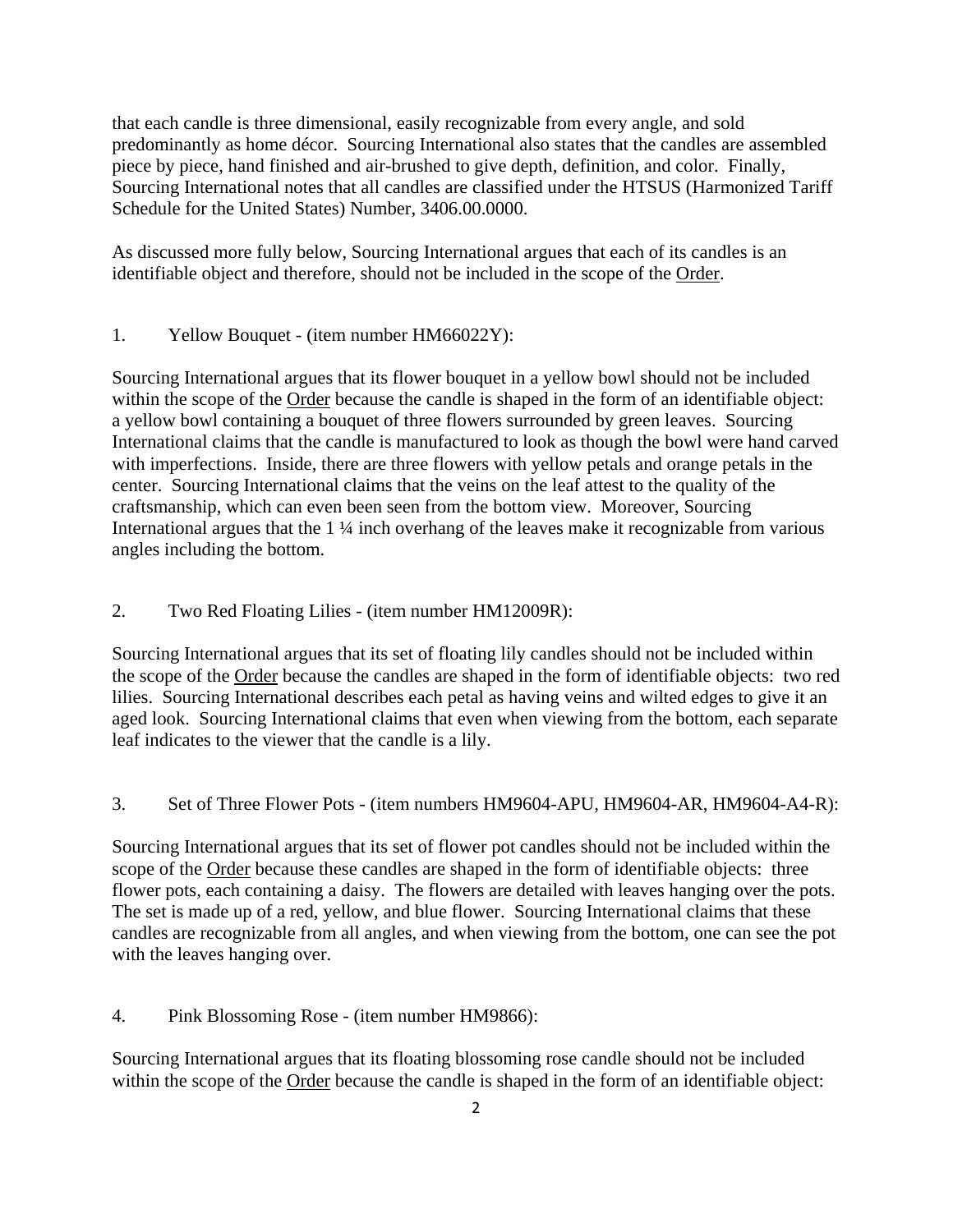a single blossoming pink rose. Sourcing International notes that the candle measures 4 inches in length, 4 inches in width, and 2 inches in height. Sourcing International states that each carved jagged petal demonstrates the detailed craftsmanship. Sourcing International claims that when viewed from the bottom, the viewer sees the original bud and is identifiable from all angles.

# 5. Circular Pink Gift Box with Pink Flower - (item number HM65548LP):

Sourcing International argues that its pink rose sitting on top of a circular gift box candle should not be included within the scope of the Order because the candle is shaped in the form of an identifiable object: a pink rose on top of a circular gift box. Sourcing International indicates the rose is surrounded by oak and elm leaves and pink ribbon, which is identifiable from the top and side views. Moreover, Sourcing International argues that from the bottom of the candle, the pink ribbon overhang can be seen.

## 6. Green Gift Box with Yellow Flower - (item number HM6550W):

Sourcing International argues that its yellow flower sitting on top of a green gift box candle should not be included within the scope of the Order because the candle is shaped in the form of an identifiable object: a flower on top of a green gift box with yellow ribbon running down all four sides of the box. Sourcing International describes the candle as having a flower with yellow and white petals surrounded by oak and elm leaves. Sourcing International further argues that the candle is easily identifiable from multiple angles. Also, Sourcing International claims that when viewing from the bottom, the overhang from the bow can be seen making the candle identifiable and therefore, an exception to the Order.

# 7. Pink Mum Flower in a Flower Pot - (item number HM9601-AL-R):

Sourcing International argues that its pink mum flower in a flower pot candle should not be included within the scope of the Order because the candle is shaped in the form of identifiable object: a flower pot containing a pink mum flower. Sourcing International describes the candle as having intricate petals with green leaves growing out of the pot. Sourcing International claims that these candles are recognizable from the top and sides, and when viewing from the bottom, one can see the pot with the green leaves hanging over.

## 8. Yellow Mum Flower in a Flower Pot - (item number HM9601-ALY-R):

Sourcing International argues that its yellow mum flower in a flower pot candle should not be included within the scope of the Order because the candle is shaped in the form of identifiable object: a flower pot containing a yellow mum flower. Sourcing International describes the candle as having intricate petals with green leaves growing out of the pot. Sourcing International claims that these candles are recognizable from the top and sides, and when viewing from the bottom, one can see the pot with the green leaves hanging over.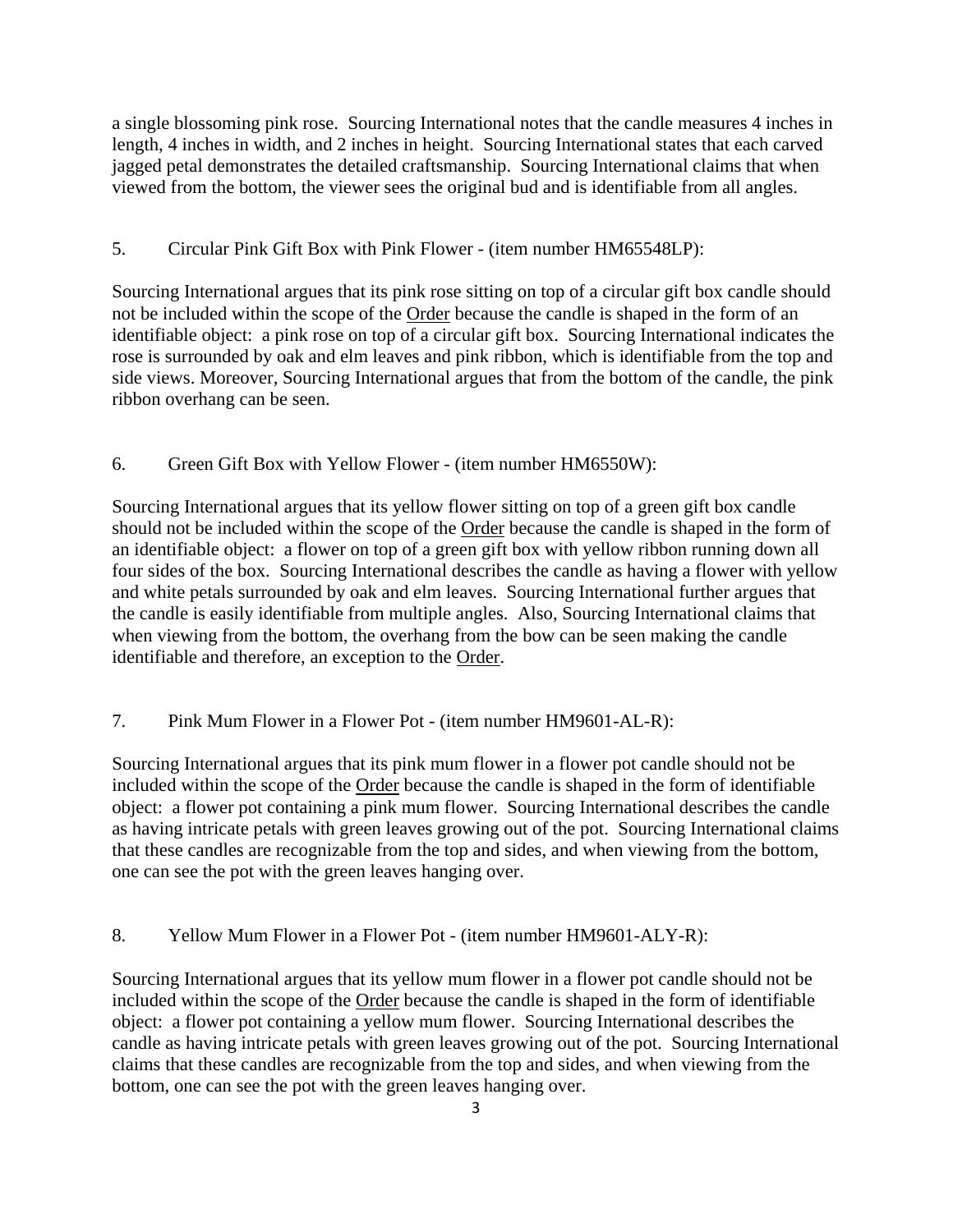#### **Legal Framework**

The regulations governing the Department's antidumping scope determinations are found at 19 CFR 351.225. On matters concerning the scope of an antidumping duty order, the Department first examines the descriptions of the merchandise contained in the petition, the initial investigation and the determinations of the Secretary (including prior scope determinations) and the U.S. International Trade Commission ("ITC"). This determination may take place with or without a formal inquiry. If the Department determines that these descriptions are dispositive of the matter, the Department will issue a final scope ruling as to whether or not the subject merchandise is covered by the Order. See 19 CFR  $351.225(k)(1)$ .

Conversely, where the descriptions of the merchandise are not dispositive, the Department will consider the five additional factors set forth at 19 CFR 351.225(k)(2). These criteria are: (1) the physical characteristics of the merchandise; (2) the expectations of the ultimate purchasers; (3) the ultimate use of the product; (4) the channels of trade in which the product is sold; and (5) the manner in which the product is advertised and displayed. The determination as to which analytical framework is most appropriate in any given scope inquiry is made on a case-by-case basis after consideration of all evidence before the Department.

In this instant case, the Department has evaluated Sourcing International's request in accordance with 19 CFR 351.225(k)(1) and finds that the descriptions of the products contained in the petition, the initial investigation, and the determinations of the Secretary (including prior scope determinations) and the ITC are dispositive with respect to Sourcing International's ten candle series. Therefore, for these candles, the Department finds it unnecessary to consider the additional factors set forth at 19 CFR 351.225(k)(2).

Documents and parts thereof from the underlying investigation that the Department deemed relevant to this scope ruling were made part of the record of this determination and are referenced herein. Documents that neither the Department nor the parties placed on the record do not constitute part of the administrative record for this scope determination.

In its petition of September 4, 1985, the NCA requested that the investigation cover:

{c}andles {which} are made from petroleum wax and contain fiber or paper-cored wicks. They are sold in the following shapes: tapers, spirals, and straight-sided dinner candles; rounds, columns, pillars; votives; and various wax-filled containers. These candles may be scented or unscented ... and are generally used by retail consumers in the home or yard for decorative or lighting purposes.

See Antidumping Petition (September 4, 1985), at 7.

The Department defined the scope of the investigation in its notice of initiation. This scope language carried forward without change through the preliminary and final determinations of sales at less than fair value and the eventual antidumping duty order: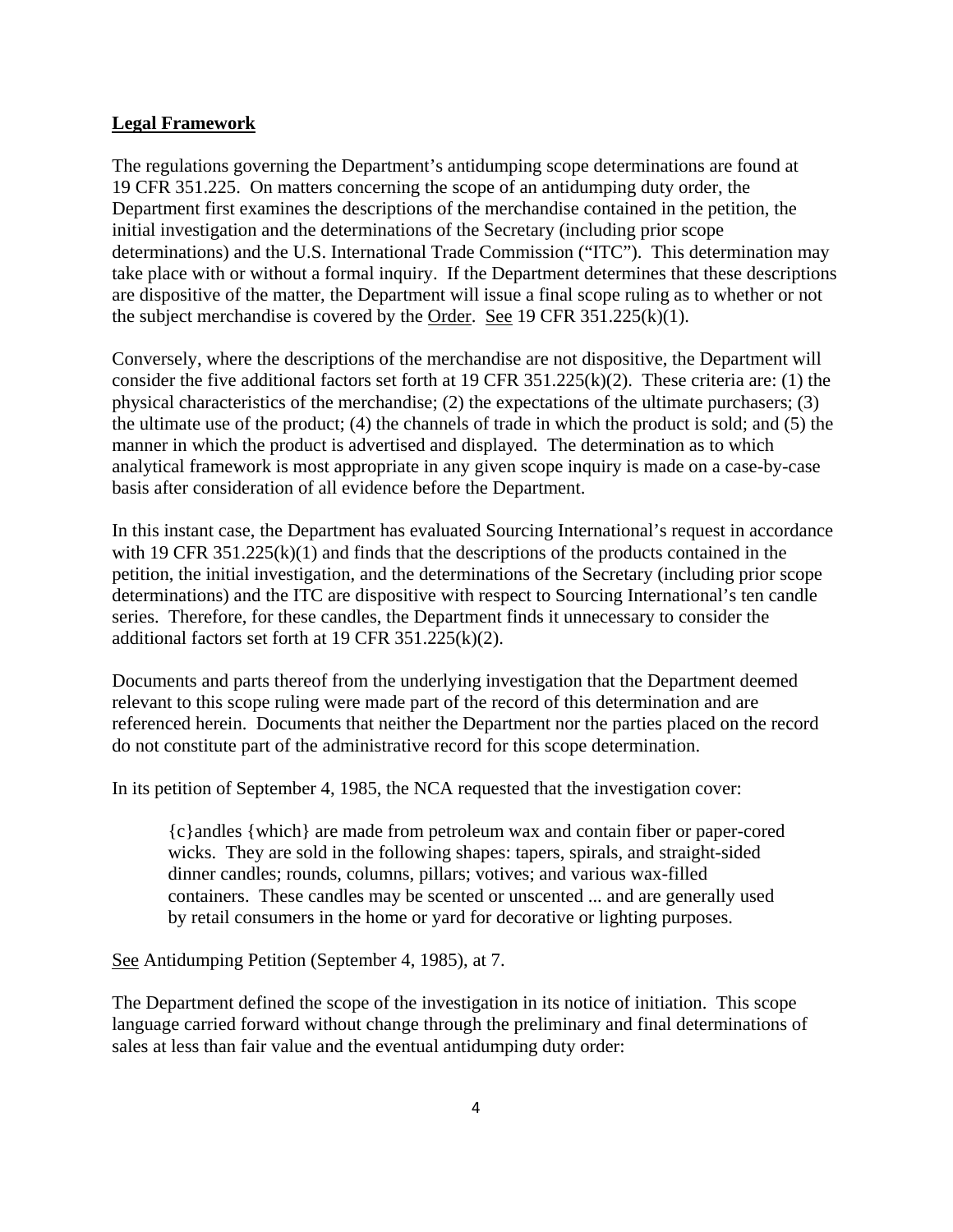{c}ertain scented or unscented petroleum wax candles made from petroleum wax and having fiber or paper-cored wicks. They are sold in the following shapes: tapers, spirals, and straight-sided dinner candles; rounds, columns, pillars, votives; and various waxfilled containers.

See Petroleum Wax Candles from the People's Republic of China: Initiation of Antidumping Duty Investigation, 50 FR 39743 (September 30, 1985); Petroleum Wax Candles from the People's Republic of China: Preliminary Determination of Sales at Less Than Fair Value, 51 FR 6016 (February 19, 1986); Petroleum Wax Candles from the People's Republic of China: Final Determination of Sales at Less Than Fair Value, 51 FR 25085 (July 10, 1986) ("Final Determination"); and Order.

The ITC adopted a similar definition of the "like product" subject to its determinations, noting that the investigations did not include "birthday, birthday numeral and figurine type candles." See Candles from the People's Republic of China: Determination of the Commission in Investigation No. 731-TA-282 (Final), Publication 1888 (August 1986) ("ITC Determination"), at 4, note 5, and A-2.

Also of relevance to the present scope inquiry are the Department's instructions to the U.S. Customs Service (now renamed U.S. Customs and Border Protection ("CBP")) (see Letter from the Director, Office of Compliance, to Burditt, Bowles & Radzius, Ltd., July 13, 1987) ("CBP Notice") issued in connection with a July 1987 scope determination concerning an exception from the Order for novelty candles, that states:

The Department of Commerce has determined that certain novelty candles, such as Christmas novelty candles, are not within the scope of the antidumping duty order on petroleum-wax candles from the People's Republic of China (PRC). Christmas novelty candles are candles specially designed for use only in connection with the Christmas holiday season. This use is clearly indicated by Christmas scenes and symbols depicted in the candle design. Other novelty candles not within the scope of the order include candles having scenes or symbols of other occasions (e.g., religious holidays or special events) depicted in their designs, figurine candles, and candles shaped in the form of identifiable objects (e.g., animals or numerals).

See CBP Notice (emphasis added).

In November 2001, the Department changed its practice on the issue of candle shapes. See Final Scope Ruling – Antidumping Duty Order on Petroleum Wax Candles From the People's Republic of China (A-570-504); J.C. Penney (November 9, 2001) ("J.C. Penney Ruling"). In this ruling, the Department reviewed the text of the scope of the Order, beginning with the text of the first sentence of the scope which covers "{c}ertain scented or unscented petroleum wax candles made from petroleum wax and having fiber or paper-cored wicks." See Order. The text following this broad inclusive sentence provides a list of shapes; this list is not modified by any express words of exclusivity. The result of our prior practice of not including within the scope of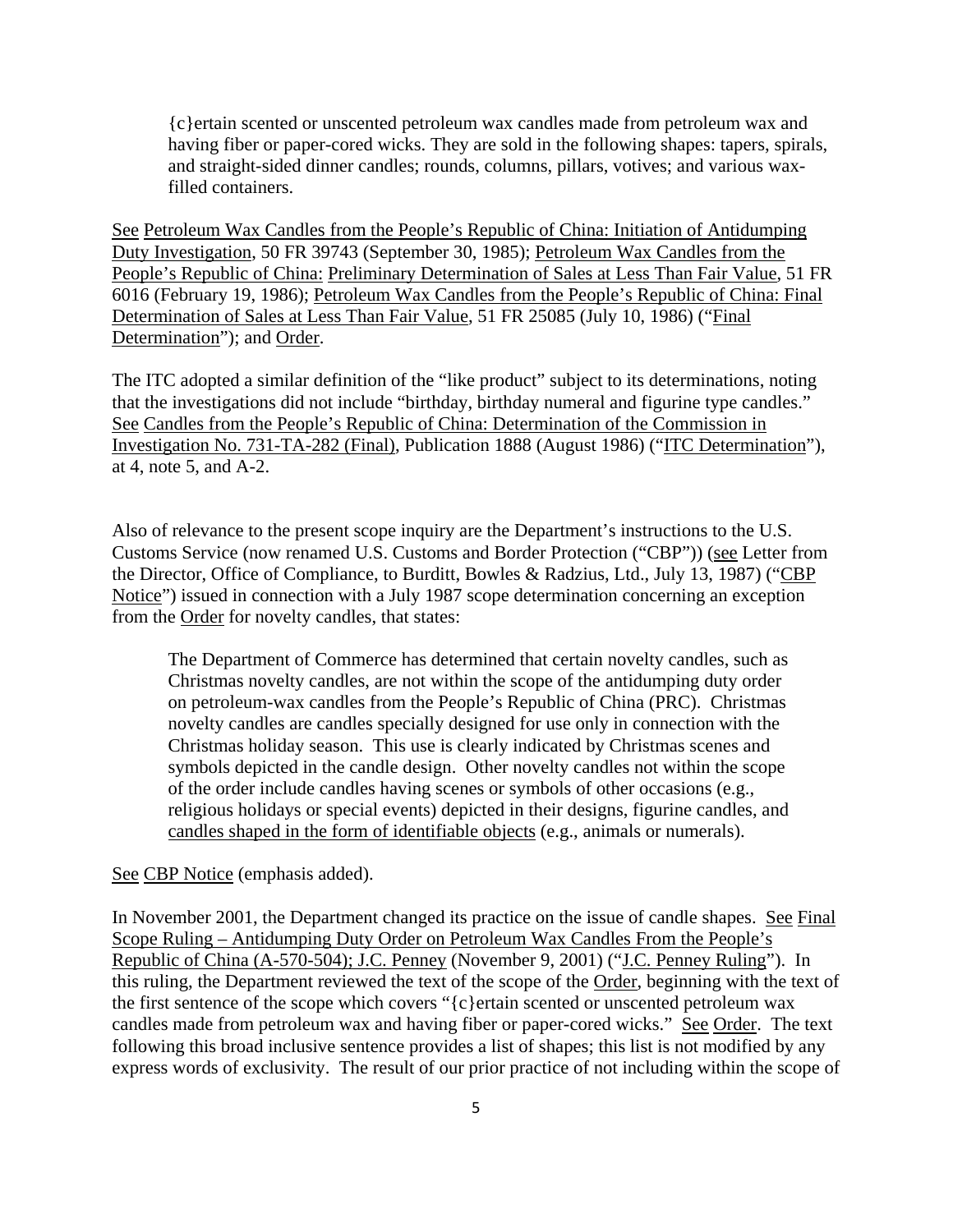the Order candles of a shape other than those specifically listed in the Order was inconsistent with the fact that the candles were "scented or unscented petroleum wax candles made from petroleum wax and having fiber or paper-cored wicks."<sup>[3](#page-6-0)</sup> In the J.C. Penney Ruling, the Department determined to revise this practice because it had the effect of narrowing the broad coverage of the first sentence of the Order's scope. The list of shapes in the second sentence of the Order's scope does not provide a textual basis for such a narrowing of the coverage of the first sentence of the Order's scope. Accordingly, to give full effect to the first sentence of the inclusive language of the scope, the Department now will normally evaluate whether candles of a shape not listed by the inclusive language of the Order's scope are scented or unscented petroleum wax candles made from petroleum wax and having fiber or paper-cored wicks.

This approach of evaluating such candles in light of the entire text of the Order's scope is in keeping with the opinion of the Court of International Trade ("CIT"), noting that a better approach in scope rulings is to avoid subjective issues of intent and, instead, look to the petition's language to determine whether the class or kind of merchandise at issue was expressly included. Duferco Steel, Inc. v. United States, 146 F. Supp. 2d 913 (May 29, 2001) ("Duferco Steel"). Such an approach is a departure from past CIT precedent that required the Department to give ample deference to the petitioner's intent when examining a petition's description of the subject merchandise. See, e.g., Torrington Co. v. United States, 995 F. Supp. 117, 121 (CIT 1998).

Although the specific scope decision in Duferco Steel has been overturned by the United States Court of Appeals of the Federal Circuit ("CAFC") in Duferco Steel, Inc. v. United States, 296 F.3d 1087 (Fed. Cir. 2002) ("Duferco Steel II"), we do not believe that the CAFC's decision undermines the Department's decision in the J.C. Penney Ruling. The plain language of the Order clearly states "{c}ertain scented or unscented petroleum wax candles made from petroleum wax and having fiber or paper-cored wicks . . . sold in the following shapes: tapers, spirals, and straight-sided dinner candles; rounds, columns, pillars, votives; and various waxfilled containers" are included within the scope of the Order. Thus, the Order offers a descriptive list of the shapes of candles included within the Order, but, as the courts have recognized, there is no requirement that every single product covered must be identified in the scope. More specifically, the CAFC has stated that "the petitions that led to the issuance of the order did not need to specifically identify the {product} in order to cover {it}; our precedent, to say nothing of the regulations, makes clear that neither a petition nor an antidumping or countervailing duty order requires that level of specificity."<sup>[4](#page-6-1)</sup> The CAFC further stated "{a}s a matter of law, a petition need not list the entire universe of products . . . in order {for the petition} to cover those

<span id="page-6-0"></span><sup>&</sup>lt;sup>3</sup> See, e.g., Final Scope Ruling - Antidumping Duty Order on Petroleum Wax Candles From the People's Republic of China (A-570-504); Endar Corp. (January 11, 2000) ("Endar") (the Department found a "dragonfly" candle, in the shape of a rough-hewn stone with a dragonfly carved on top , to not be within scope because it is of a shape not listed by the scope), and Final Scope Ruling – Antidumping Duty Order on Petroleum Wax Candles From the People's Republic of China (A-570-504); American Drug Stores, Inc. (March 16, 1998) (the Department found a sphere or ball-shaped candle to not be within scope because it is a shape not listed by the scope).

<span id="page-6-1"></span><sup>4</sup> Novosteel SA v. United States, 284 F.3d 1261, 1264 (Fed. Cir. 2002).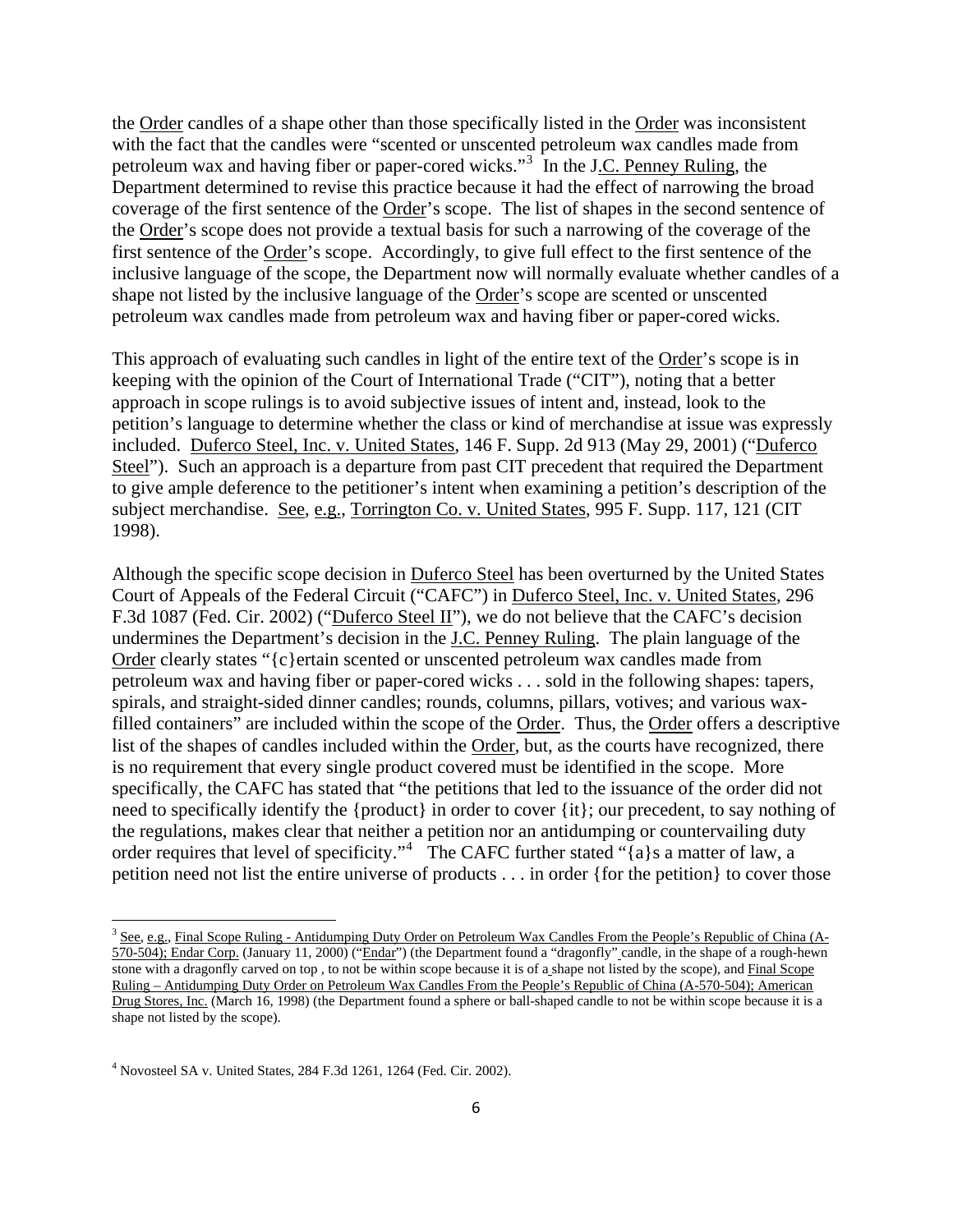products."<sup>[5](#page-7-0)</sup> Thus, as applied to this Order, there is no requirement, nor is it possible, for all the shapes of candles to be listed.<sup>[6](#page-7-1)</sup> In fact, if the list were exhaustive, there would have been no need for the Department to determine whether any other candle that was not explicitly listed as a shape in the scope of the Order. However, the Department did render the novelty candle exception that offered a narrowly construed exception, leaving all other petroleum wax candles from the PRC covered by the Order.

If the Department determines that the candle is made from petroleum wax and has a fiber or paper-cored wick, but the candle possesses characteristics set out in the CBP Notice, it will not fall within the scope of the Order. In order for a candle to qualify for the novelty candle exception, the characteristic which is claimed to render it a novelty candle (i.e., the shape of an identifiable object or a holiday-specific design) should be easily recognizable in order for the candle to merit not being included within the scope of the Order. Specifically, among other determining factors, the Department will examine whether the characteristic is identifiable from most angles and whether or not it is minimally decorative, e.g., small and/or singularly placed on the candle. If the identifiable object or holiday-specific design is not identifiable from most angles, or if the design or characteristic is minimally decorative, the Department may determine that the candle is included within the scope of the Order. See J.C. Penney Corp. Ruling; Final Scope Ruling – Antidumping Duty Order on Petroleum Wax Candles From the People's Republic of China (A-570-504); San Francisco Candle Co. (Feb. 12, 2001) ("SFCC"); and Endar. If a candle does not possess the characteristics set out in the July 1987 novelty candle exception, and it is a scented or unscented candle having fiber or paper-cored wick, the Department will determine that the candle is within the scope of the Order.

### **Analysis**

We find that Sourcing International's ten candles are in the shape of identifiable objects from multiple angles, and are not within the Order pursuant to CBP Notice. See chart below.

Pursuant to the Department's change in practice, as described in the J.C. Penney Ruling, if a candle is not in a shape specifically listed in the scope of the Order, it will not automatically be excluded from the scope of the Order. Instead, the Department will normally evaluate whether the candle is a scented or unscented petroleum wax candle made from petroleum wax and having a fiber or paper-cored wick. Sourcing International's candles are petroleum wax candles with what appears to be a fiber or paper-cored cotton wick.<sup>[7](#page-7-2)</sup> Therefore, we must evaluate whether the

<span id="page-7-0"></span> $<sup>5</sup>$  Id.</sup>

<span id="page-7-1"></span><sup>&</sup>lt;sup>6</sup> See Petroleum Wax Candles from China, USITC Pub. No. 3226 Investigation No. 731-TA-282 (Review) (August 1999) ("USITC Pub. No. 3226"), at 18 ("Candles come in a wide variety of shapes and sizes. Major U.S. candle manufacturers reportedly will offer 1,000 to 2,000 varieties of candles in their product lines.").

<span id="page-7-2"></span> $<sup>7</sup>$  On October 6, 2006, the Department published its final determination of circumvention of the antidumping duty order on</sup> petroleum wax candles from the PRC. The Department determined that mixed-wax candles composed of petroleum wax and more than 50 percent or more palm and/or other vegetable oil-based waxes ("mixed-wax candles") are later-developed products of petroleum wax candles. In addition, the Department determined that mixed-wax candles containing any amount of petroleum are covered by the scope of the antidumping duty order on petroleum wax candles from the PRC. See Later-Developed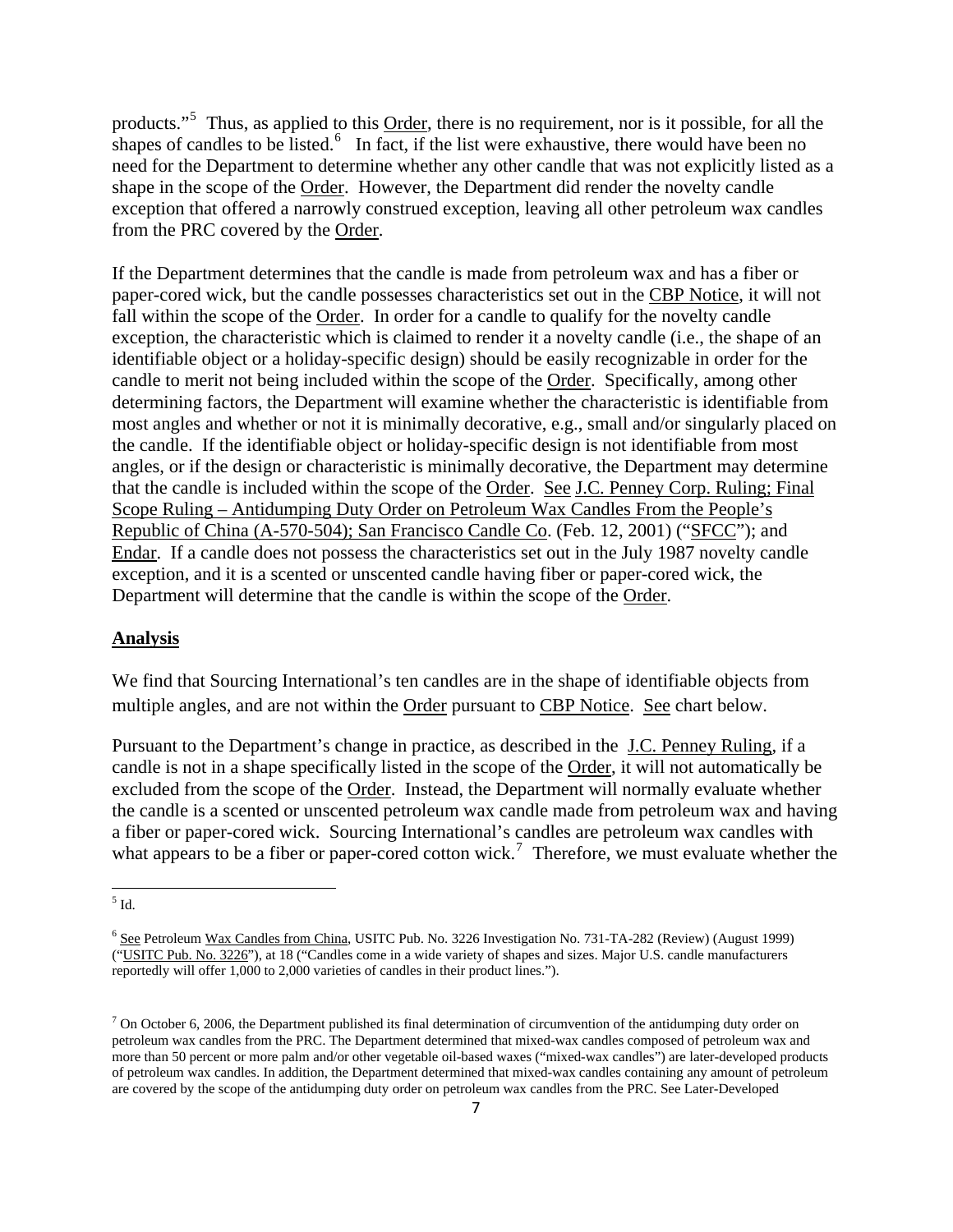characteristics of these candles would exclude them from the scope of the Order pursuant to the novelty candle exception detailed in the Customs Notice and our interpretation set forth in J.C. Penney Ruling. In analyzing Sourcing International's ten candles, we first examined whether they had a shape that was specifically enumerated in the scope of the Order (*i.e.*, tapers, spirals, straight-sided dinner candles, rounds columns, pillars, or votives). We find that these candles do not have a shape which was specifically enumerated in the scope of the Order. Moreover, viewed from multiple angles, each of these shapes in all ten candles are identifiable objects. Accordingly, these candles meet the definition of an identifiable object pursuant to the CBP Notice and, therefore, should not be included within the Order. See chart below.

<sup>&</sup>lt;u> 1989 - Johann Stein, marwolaethau a gweledydd a ganlad y ganlad y ganlad y ganlad y ganlad y ganlad y ganlad</u> Merchandise Anticircumvention Inquiry of the Antidumping Duty Order on Petroleum Wax Candles from the People's Republic of China: Affirmative Final Determination of Circumvention of the Antidumping Duty Order, 71 FR 59075 (October 6, 2006).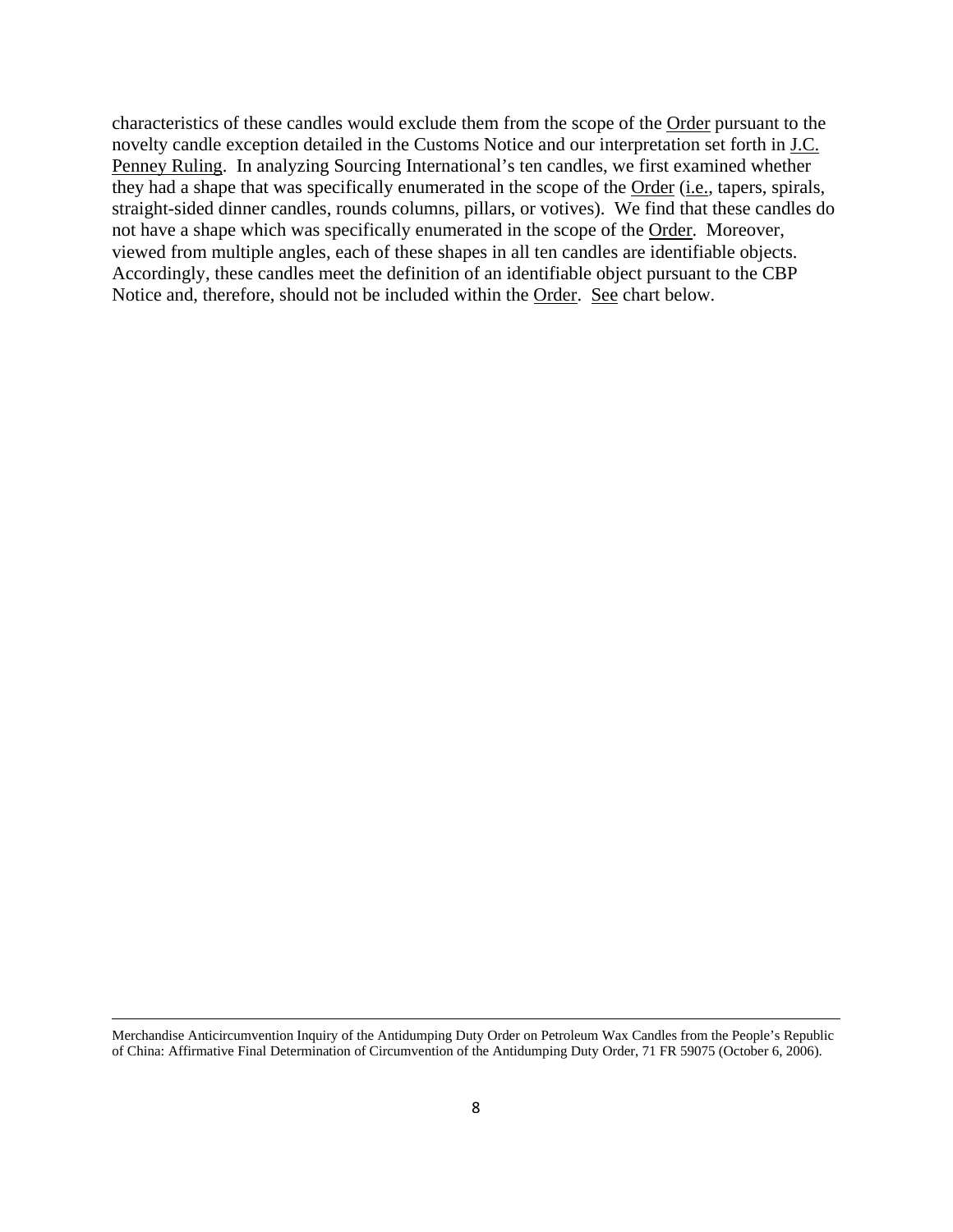| <b>Candle</b>       | <b>Analysis</b>                                                                                     | <b>DOC Position</b> |
|---------------------|-----------------------------------------------------------------------------------------------------|---------------------|
| <b>Name</b>         |                                                                                                     |                     |
| <b>Yellow</b>       | This product consists of a candle shaped like a yellow bowl containing three yellow flowers         | Identifiable        |
| <b>Bouquet</b>      | with orange centers. In addition, green leaves hang over the bowl. Because of this candle's         |                     |
|                     | shape, a yellow bowl with green leaves encircling three yellow and orange flowers, this candle      |                     |
|                     | is recognizable from multiple angles.                                                               |                     |
| <b>Two Red</b>      | This product consists of two candles shaped like lilies. Each red lily has intricately shaped       | Identifiable        |
| <b>Floating</b>     | petals with jagged edges. Because of the shape of these candles, the leaf structure and color,      |                     |
| <b>Lilies</b>       | these candles are easily recognizable from multiple angles.                                         |                     |
| <b>Set of Three</b> | This product consists of a set of three candles each with a daisy in a single flower pot. Each      | Identifiable        |
| <b>Flower Pots</b>  | flower pot is distinctly separate from the other. Additionally, elaborate vein structures are       |                     |
|                     | carved on each leaf and can be seen from the base and sides of the flower pot. Because of the       |                     |
|                     | shape of these candles, leaf structure, color, and distinction, these candles are all recognizable  |                     |
|                     | from multiple angles.                                                                               |                     |
| <b>Pink</b>         | This product consists of a candle shaped like a pink blossoming rose with many petals. Each         | Identifiable        |
| <b>Blossoming</b>   | light pink petal has intricate jags and a darker pink center. Because of this candle's shape, petal |                     |
| <b>Rose</b>         | design and edges, this candle is easily recognized from multiple angles.                            |                     |
| <b>Circular</b>     | This product consists of a candle shaped like pink rose with green leaves and pink gift ribbon,     | Identifiable        |
| <b>Pink Gift</b>    | sitting on a circular pink gift box. Each petal is separate from the other and the leaves and       |                     |
| <b>Box with</b>     | ribbon overlap the edges of the circular box. Because of this candle's shape, leaf structure,       |                     |
| <b>Pink Flower</b>  | color, and distinction, this candle is recognizable from multiple angles.                           |                     |
| <b>Green Gift</b>   | This product consists of a flower with light orange/yellow and white petals with green leaves       | Identifiable        |
| <b>Box with</b>     | and yellow gift ribbon, sitting on top of a green gift box. The petals and leaves are all           |                     |
| <b>Yellow</b>       | intricately carved. The leaves and ribbon hang over the edges of the box. Because of this           |                     |
| <b>Flower</b>       | candle's shape, leaf structure, color and distinction, this candle is recognizable from multiple    |                     |
|                     | angles.                                                                                             |                     |
| <b>Pink Mum</b>     | This product consists of a candle with a pink mum in a flower pot. There are large green            | Identifiable        |
| <b>Flower</b> in a  | leaves coming out from under the flower. The flower has many elaborately shaped small pink          |                     |
| <b>Flower Pot</b>   | petals. The leaves have visible veins on each leaf and can be seen from the base and sides of       |                     |
|                     | the flower pot. Because of this candle's shape, leaf structure, color, and distinction, this candle |                     |
|                     | is recognizable from multiple angles.                                                               |                     |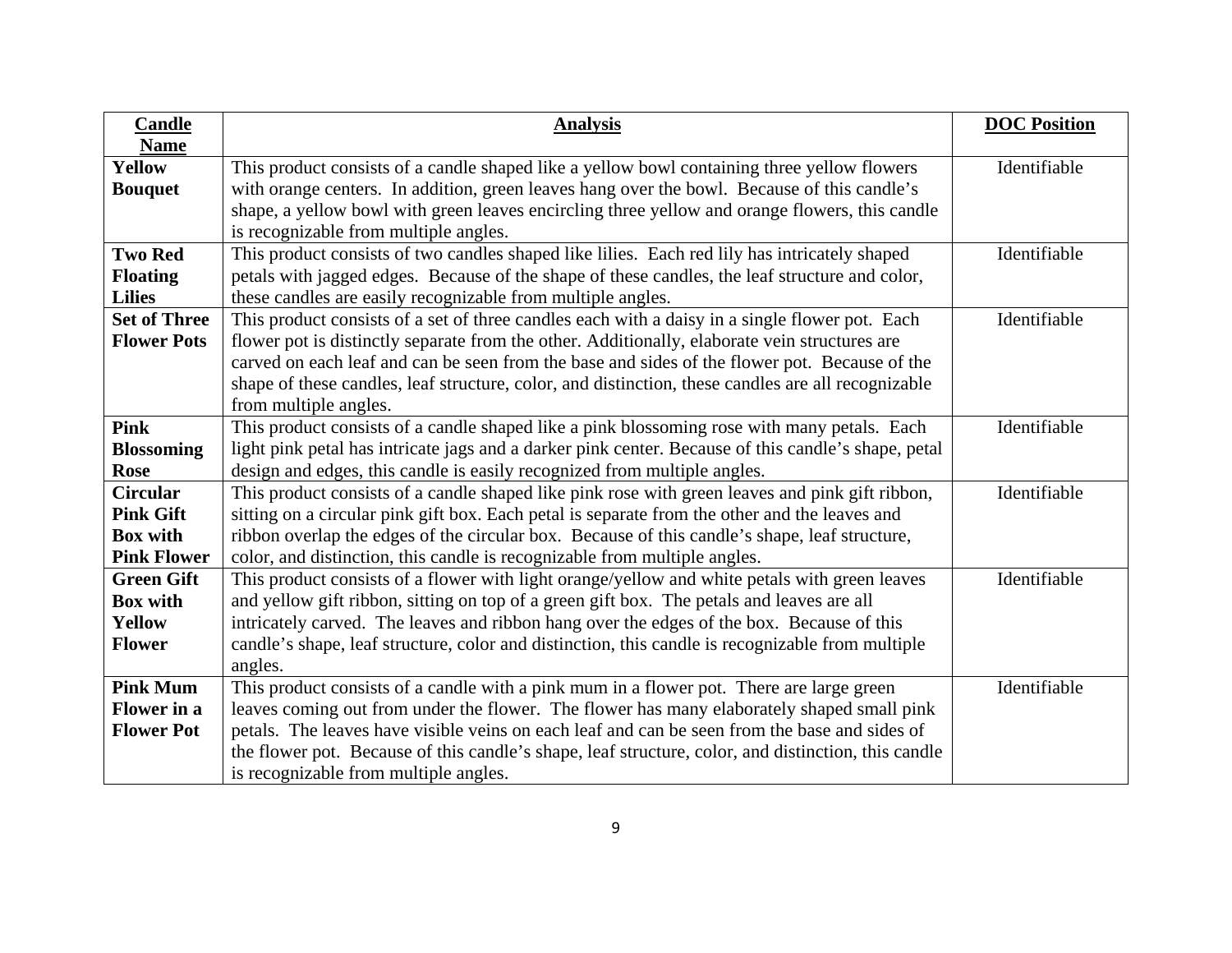| <b>Yellow</b>      | This product consists of a candle with a yellow mum in a flower pot. There are large green       | Identifiable |
|--------------------|--------------------------------------------------------------------------------------------------|--------------|
| <b>Mum</b>         | leaves coming out from under the flower. The flower has many elaborately shaped small            |              |
| <b>Flower</b> in a | yellow petals. The leaves have visible veins on each leaf and can be seen from the base and      |              |
| <b>Flower Pot</b>  | sides of the flower pot. Because of this candle's shape, leaf structure, color, and distinction, |              |
|                    | this candle is recognizable from multiple angles.                                                |              |